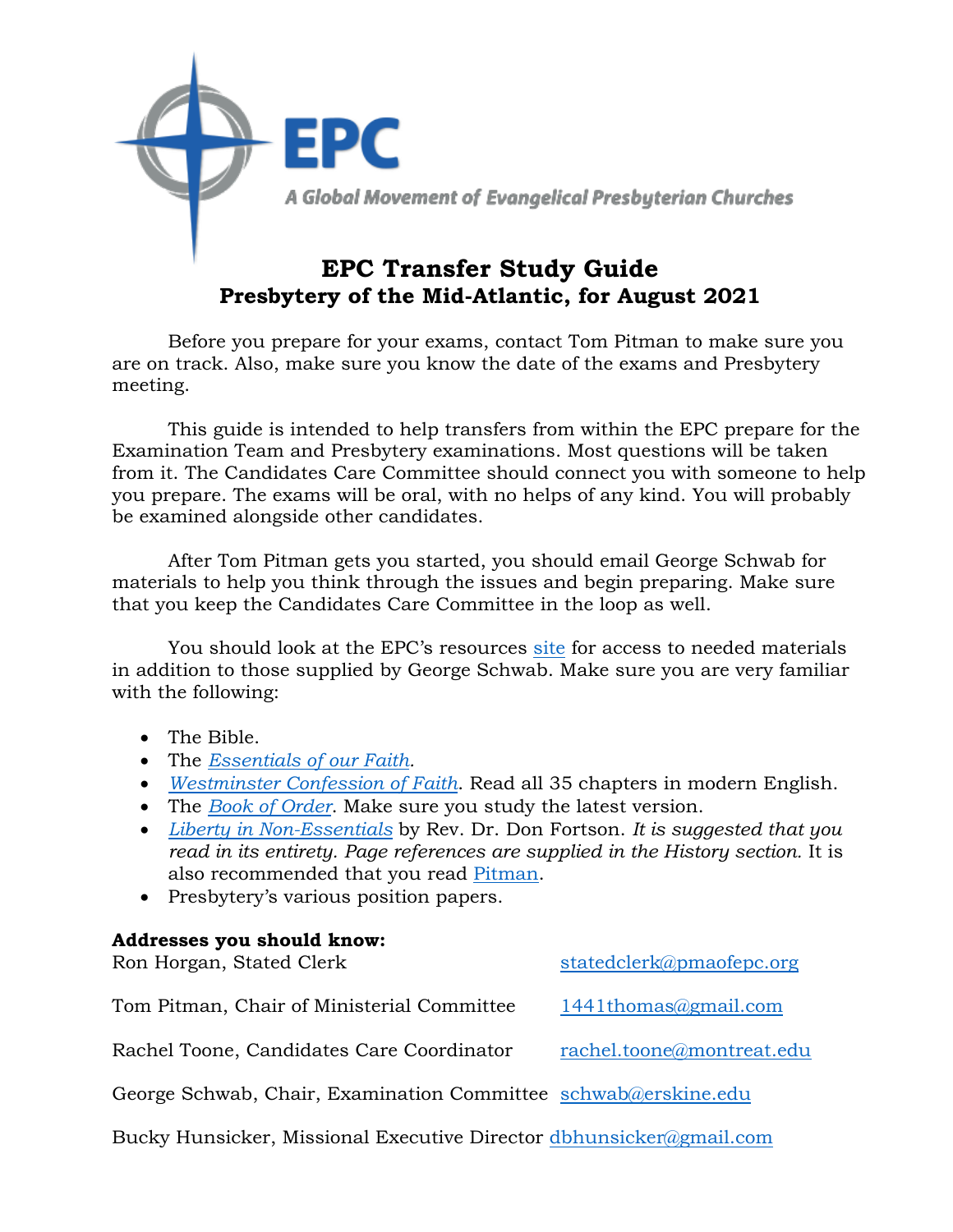## **Bible**

How do you understand the first chapters of the Bible? Are you a Young Earther or an Old Earther? Why? What do you think of the Documentary Hypothesis? What is your view on Q? Did Paul write the Pastoral Epistles? Explain the evidence counter to your view. Why do you think Romans 9 is important to Reformed Theology? Tell us your view on the authority of Scripture. What do you think of the Jesus Seminar? Tell us your favorite OT book and how you would use it to preach the Gospel. How would you preach the Song of Songs? How would you preach from Leviticus? In your view, what is significant about God's covenant with Abraham? How do you explain repeated stories in Genesis? How do you handle the violence of the Old Testament? Tell us your view of the Suffering Servant in Isaiah 53. How are the Minor Prophets still applicable for our spiritual lives today? James 2:24 says, "A man is justified by works and not by faith alone." Explain. 1 Tim 3:15 calls the church the "pillar and buttress of the truth." Explain. The book of James does not mention anything about Jesus' atoning death and resurrection. In what sense can you say that James teaches the gospel?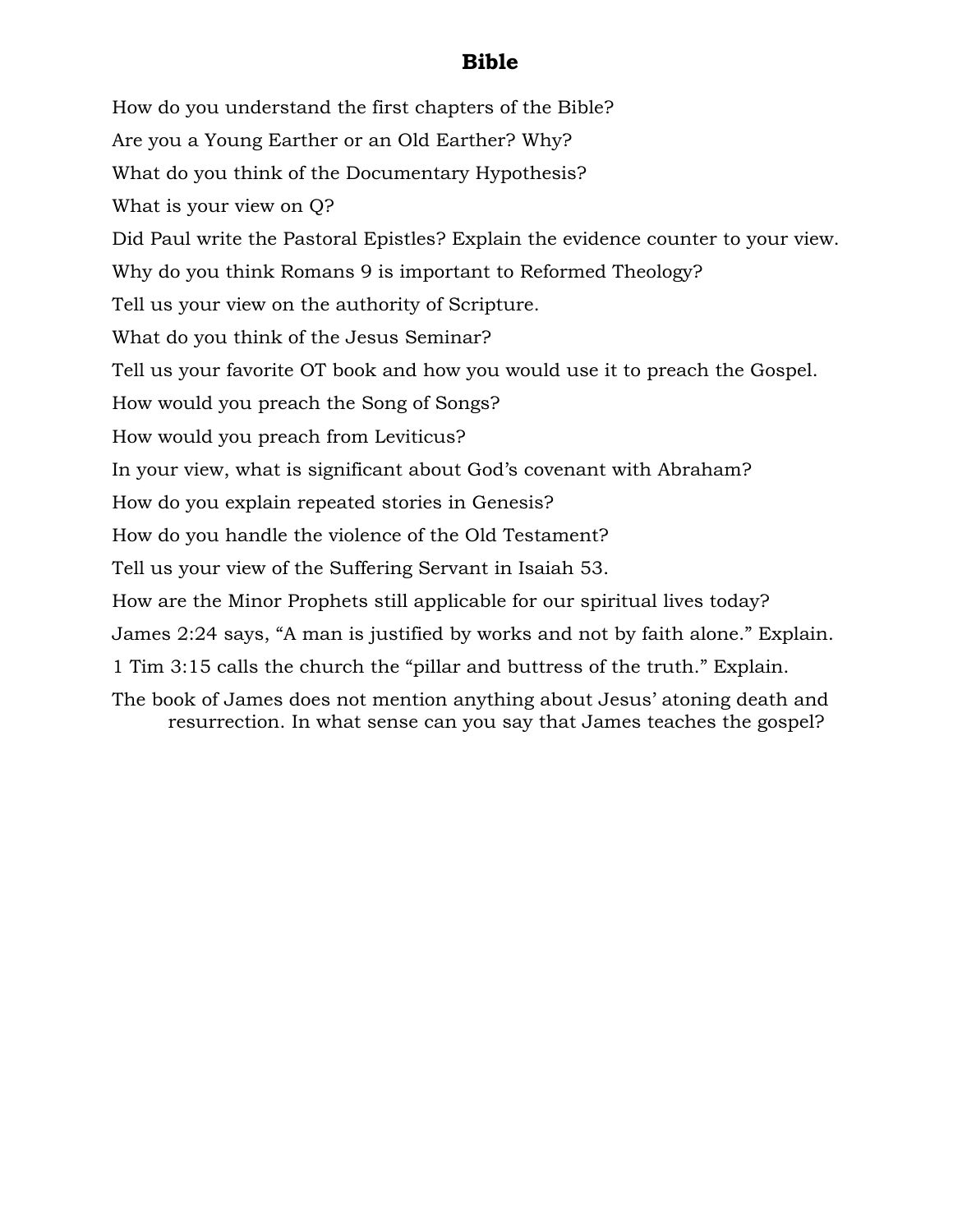# **Theology and Sacraments**

### *You will* **be asked these five questions:**

- Do you subscribe to the Essentials of the Faith of the EPC without any reservations?
- Is Jesus the only way of salvation?
- What exceptions do you have to the WCF and Catechisms?
- Do you affirm the view of Scripture found in Chapter 1 of the WCF?
- What is your view on infallibility and inerrancy?

## **Other sample questions:**

Explain your view of Theonomy and whether you hold to this view. Explain your view of Dispensationalism and whether you hold to this view. Explain your view of "Openness of God" theology. Do you hold to this view? 1 Sam 15:11 says that God regretted making Saul king. Explain. How do you reconcile God's sovereignty and our free will? How does one dead in sin become alive in Christ? What does it mean to be Evangelical? Tell us what it means that the Church is missional. How does a local church engage the theology of being missional? How does a Reformed church adopt Evangelical theology? Tell us your view of the acronym TULIP as it relates to salvation. What is your view on the total depravity of man? Considering the significant aspects of the atonement, what is your view of sacrifice, propitiation, reconciliation, and/or redemption? In your view, what is the relationship between regeneration and conversion in the Reformed view of the Order of Salvation? What is your view of predestination? What is the significance of our adoption as God's children? Discuss how Special Revelation and General Revelation work together. What are your views on the gifts of the Holy Spirit? Explain your view on Cessationism. Tell us your views on Egalitarianism and Complementarianism. What is your view on the end times? Who should be allowed at the Lord's Table? What is your view on paedo-communion? What is your view on the presence of Christ in the Lord's Supper? In your view, who qualifies for the sacrament of baptism? Why do we baptize infants? What is your view on re-baptism? Why are chapters 34 and 35 of the Confession important?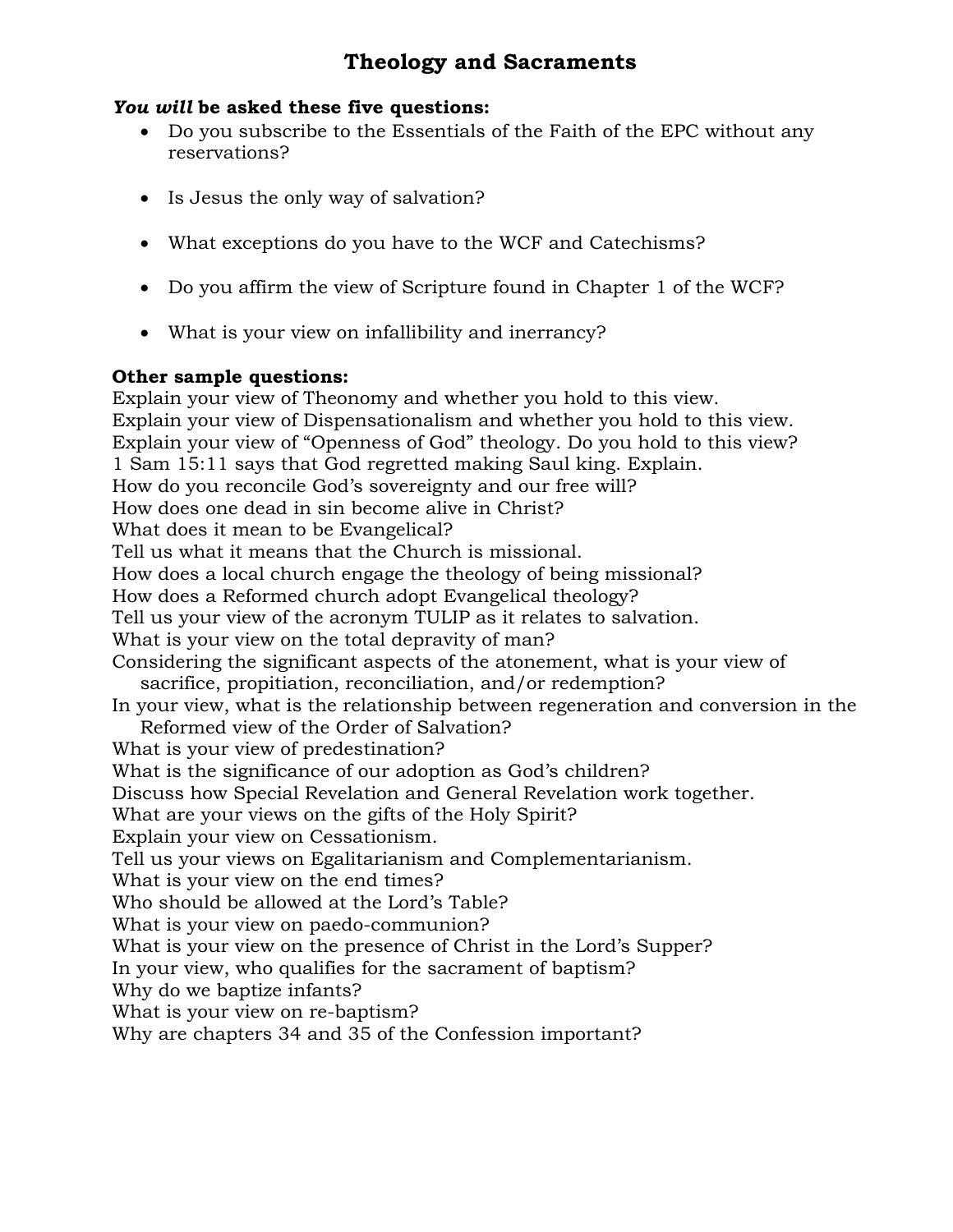# **Church History and Reformed Tradition**

- How do some of the major contributors to Reformed thought prior to the Reformation influence your ministry today?
- In your opinion, what sets apart the Reformed tradition from other movements?
- How do the Five Solas of the Reformation support your ministry today?
- How has the Evangelical Presbyterian Church appropriately responded to some of the dilemmas arising in the mainline church?
- How has the Presbyterian Church acted with a missional emphasis since the Reformation?
- How has the Presbyterian Church participated in the Evangelical Movements in Church history?
- The Holy Spirit manifested His gifts during the Reformation in various ways. What significance for your ministry is that today?
- Tell us about how the Presbyterian Church has engaged the Charismatic Movement of the Holy Spirit. (See [Pitman,](https://www.amazon.com/Reformed-Power-Tom-Pitman-ebook/dp/B00FDJOIFG/ref=sr_1_2?ie=UTF8&qid=1518905721&sr=8-2&keywords=tom+pitman) chapter 3)

Tell us your view of the Social Gospel movement.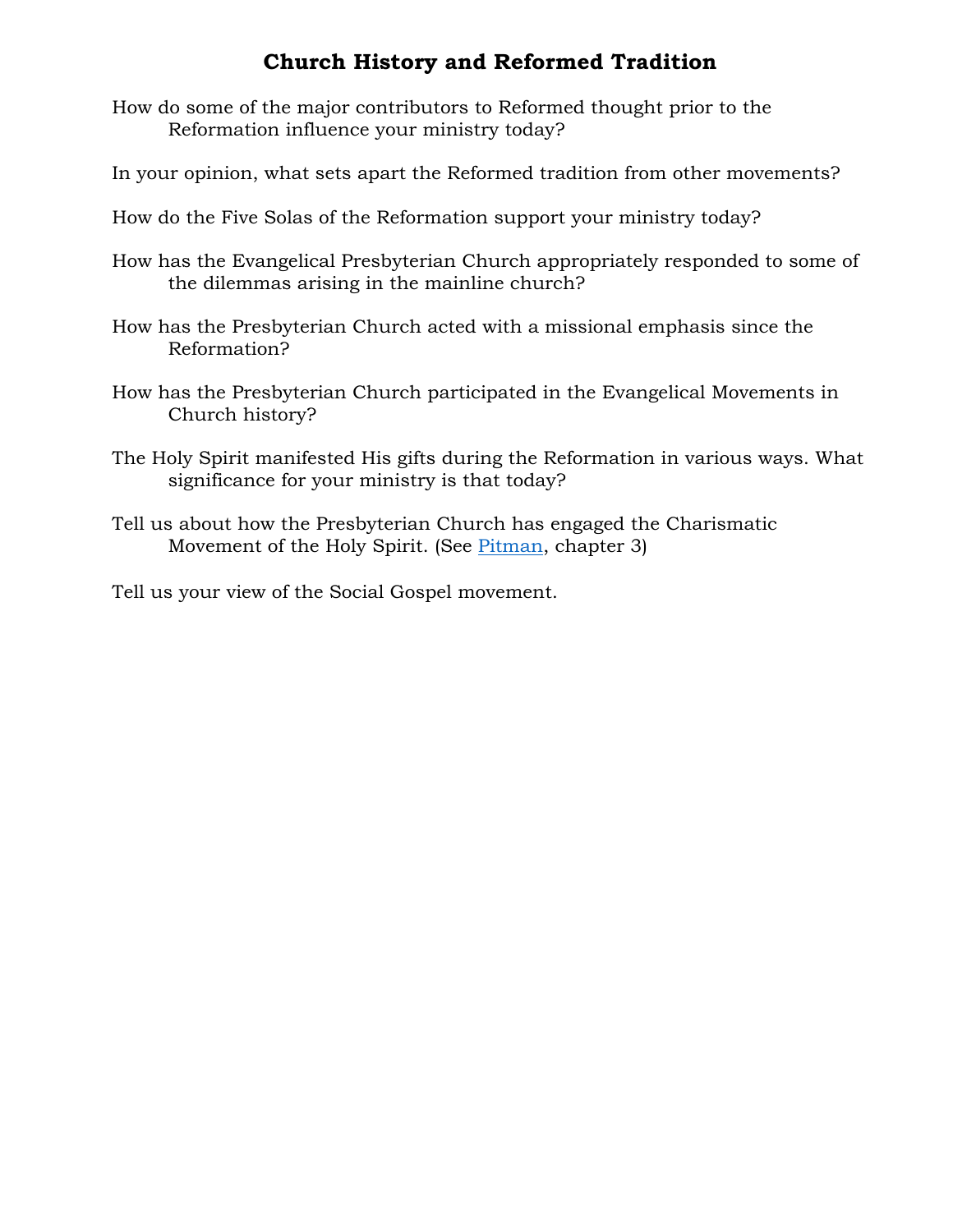## *History of the Evangelical Presbyterian Church (See [Fortson\)](https://epcresources.org/collections/books-and-booklets/products/liberty-in-non-essentials-the-story-of-the-evangelical-presbyterian-church):*

- When did the Evangelical Presbyterian Church come into existence?
- Who were the founding churches of the Evangelical Presbyterian Church?
- What issues in the mainline church propelled the EPC founders to separate? (*Fortson pp.17 – 26; 33 – 38; 42 – 54*)
- Why was commitment to *WCF* crucial to EPC founders? (*pp. 59 – 68; 137 – 144*)
- How did Bart Hess contribute to the EPC founding? (*29 – 33; 55 – 59*)
- Who was Andy Jumper; why is his story important to the ethos of the EPC? (*38 – 42; 68 – 70*)
- Describe the controversy over "The Essentials." How was it resolved in 2001?  $(144 - 166)$
- How does the "Essentials of Our Faith" relate to the WCF in our constitution?
- The EPC can be described as "New School Presbyterianism." Explain. (*2 – 17*)
- In your view, what is distinctive about the EPC position paper on women's ordination? (*95 – 99*)
- How would you describe the EPC view on the gifts of the Spirit? (*99 – 101*)
- Describe the relationship between the EPC and other conservative Presbyterian bodies. (*101 – 105; 122 – 127*)
- How did the EPC deal with tensions between complementarians and egalitarians in the BOO in 2012? (*208 – 220*)
- What impact has Ken Priddy had on the missional emphasis of the church?
- The Chicago Statement on Biblical Inerrancy has been a rallying point for many Evangelicals. On its 10th anniversary, what did our General Assembly say about it? (*178 – 179*)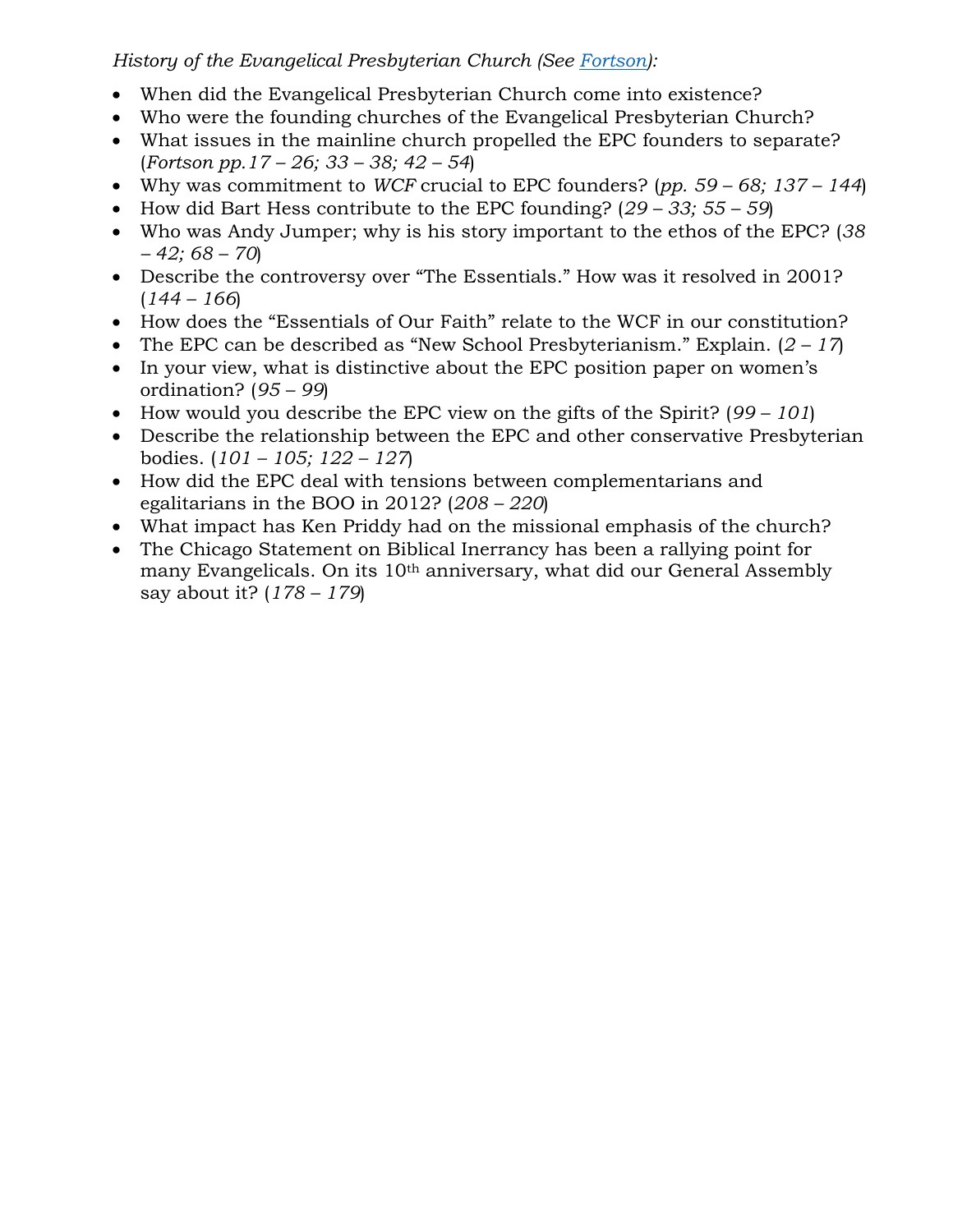## **Polity**

You *will* be asked: Have you read the Book of Order of the EPC? ("No"=instant fail)

Define the Book of Order.

What do you see as valuable is the motto of the EPC?

Why do you think we value liberty in non-essentials?

If a commissioner to Presbytery tries to debate a non-essential, what will happen?

Who is the missional executive director?

Who is the stated Clerk of Presbytery? What is his email address?

Who is the current moderator of Presbytery?

Who is the chair of the church development committee?

In your opinion, why are the marks of the church important?

- The Book of Order states that the first duty of an Elder is to represent the mind of Christ as they understand it in the courts of the church. How is this beneficial for us today?
- In 1984, the GA adopted a position paper on the ordination of women. Tell us what you particularly appreciate about it.
- In 1986, the GA adopted a position paper on the Holy Spirit. Tell us what you think about it.
- Why is it important for a Session to make provision for courses of instruction to train Ruling Elders before they are ordained?
- What is your practice in regard to financial stewardship and church giving?
- Why is it important that the EPC may make no provision in the BOO to establish any trust of property held by or for a local church?

Reflect on the purpose of church discipline.

What does it mean that man's chief end is to glorify God & to enjoy Him forever?

Should a funeral always focus on the hope of the resurrection? How would you do this?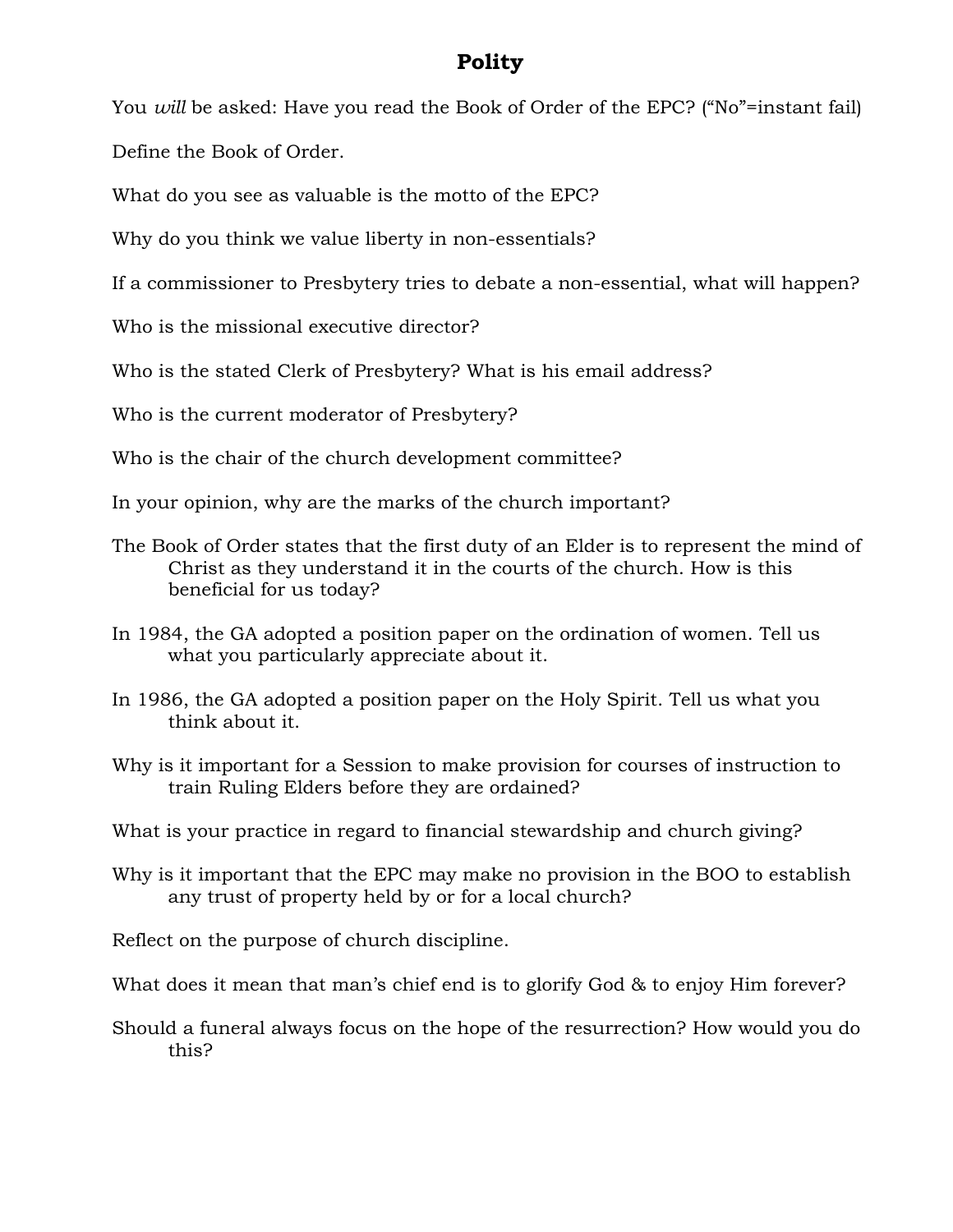## **Office and Work of the Pastor**

You *will* be asked these 3 questions: Would you perform a same-sex wedding? What is the gospel? (Briefly explain the gospel) How do you make disciples?

Describe how you would deal with the following issues and events: Homosexuality in the church Abortion as an option Church discipline, including restoration Baptism vs. Baby dedication Dealing with Divorce Motivating to Evangelism Remarriage after divorce Dealing with Suicide A parishioner struggling with grief or depression Pastoral oversight Unfaithfulness in marriage Church conflict Confidentiality Where do you see your role in relationship with the Session? Dealing with abuse in marriage Counseling someone whose infant died

How would you counsel someone struggling with addiction to: Pornography Gambling Drinking/drugs

How would you counsel a young woman in your congregation who believes God is calling her to serve as an ordained pastor? What seminary would you advise her to attend?

In your view, is human life sacred? Explain.

A man in your church tells you he feels like he is really a female inside and is thinking about having gender reassignment surgery. How would you counsel him?

What are significant challenges for pastors and the Church in America today?

In your view, what is the most effective form of evangelism today and give an example of using this in your ministry?

How would you counsel a member of your church who doubts their election and/or salvation?

How would you respond if someone with cancer requested to be anointed with oil and prayed over for healing by you and the elders?